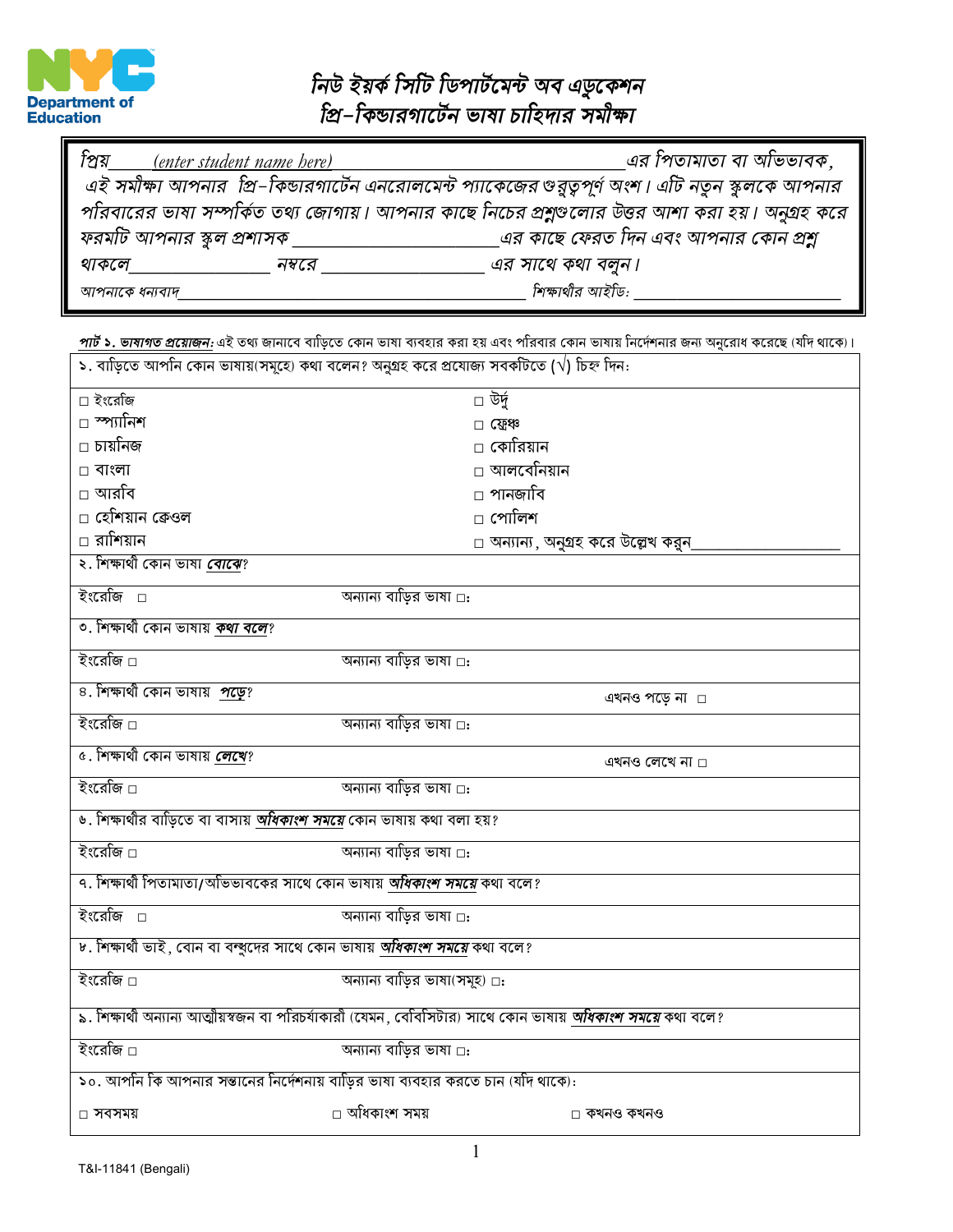## নিউ ইয়র্ক সিটি ডিপার্টমেন্ট অব এডুকেশন<br>প্রি–কিন্ডারগার্টেন ভাষা চাহিদার সমীক্ষা

|                                                                                                             | <u>পার্ট ২<i>. নির্দেশনা পরিকন্পনা্</i>: এই সম্পূরক প্রশ</u> ্বুওলোর উত্তর নির্দেশনা পরিকল্পনার জন্য ব্যবহৃত হবে। আপনার সভান সম্পর্কিত প্রতিটি প্রশ্নের উত্তর দিন। |  |  |
|-------------------------------------------------------------------------------------------------------------|--------------------------------------------------------------------------------------------------------------------------------------------------------------------|--|--|
| ১. আপনার সন্তান যুক্তরাষ্ট্রে এই প্রথম কোন নির্দেশনা কর্মসূচি বা দলগত অভিজ্ঞতায় অংশগ্রহণ করছে?             |                                                                                                                                                                    |  |  |
| ∟ হঁπ<br>$\Box$ না                                                                                          |                                                                                                                                                                    |  |  |
| ৰ্যাদ না হয়:                                                                                               |                                                                                                                                                                    |  |  |
| অ. সে ডেকেয়ার/প্রিস্কুল/প্লেগ্রুপে কোথায় গিয়েছিল?                                                        |                                                                                                                                                                    |  |  |
| আ. কোন তারিখে ভর্তি হয়েছিল?                                                                                |                                                                                                                                                                    |  |  |
| ই. কর্তাদন অংশ নিয়েছে?                                                                                     |                                                                                                                                                                    |  |  |
| ঈ. নির্দেশনায় কোন ভাষা ব্যবহুত হয়েছিল?                                                                    |                                                                                                                                                                    |  |  |
| ২. শিক্ষার্থী কি অন্য কোন দেশে নির্দেশনা কর্মসূচি বা দলগত অভিজ্ঞতায় অংশগ্রহণ করেছে?<br>⊡ হাঁ⊺<br>$\Box$ না |                                                                                                                                                                    |  |  |
| र्याप रुँग रुग्न:                                                                                           |                                                                                                                                                                    |  |  |
| অ. সে ডেকেয়ার/প্রিস্কুল/প্লেগ্রুপে কোথায় গিয়েছিল?                                                        |                                                                                                                                                                    |  |  |
| আ. কতদিন অংশ নিয়েছে?                                                                                       |                                                                                                                                                                    |  |  |
| ই. নিৰ্দেশনায় কোন ভাষা ব্যবহূত হয়েছিল?                                                                    |                                                                                                                                                                    |  |  |
| ৩.   আপনার সম্ভানের এমন কোন সমস্যা আছে কি যে–কারণে তার বিশেষ সহায়তা বা স্কুলে মনোযোগ প্রয়োজন?             | ⊡ হঁ্য<br>□ না                                                                                                                                                     |  |  |
| যদি হ্যা হয়: অনুগ্ৰহ করে প্রযোজ্য সবকটিতে চিহ্ন দিন:                                                       |                                                                                                                                                                    |  |  |
| □ শ্ৰবণ প্ৰতিবন্ধী                                                                                          | □ আবেগিক প্ৰতিবন্ধী                                                                                                                                                |  |  |
| □ দৃষ্টি প্ৰতিবন্ধী                                                                                         | ⊡ হাঁপানি                                                                                                                                                          |  |  |
| □ বাক প্ৰতিবন্ধী                                                                                            | □ বিকাশগত প্ৰতিবন্ধী                                                                                                                                               |  |  |
| □ শারীরিক প্রতিবন্ধী                                                                                        | $\Box$ অন্যান্য (অনুগ্রহ করে উল্লেখ করুন)                                                                                                                          |  |  |
| যদি হয়, আপনার সম্ভান কোন ধরনের সহায়তা লাভ করেছে, যদি করে থাকে?                                            |                                                                                                                                                                    |  |  |
|                                                                                                             | ৪. শিক্ষাথী কি অন্য কোন ধরনের যোগাযোগের মাধ্যম ব্যবহার করে, যেমন আমেরিকান সাইন ল্যাজ্জুয়েজ বা কম্যুনিকেশন ডিভাইস (যেমন                                            |  |  |
| কম্যুনিকেশন বোর্ড ম্যানুয়াল/ইলেকট্রনিক)?<br>⊡ হঁ্য<br>□ না                                                 |                                                                                                                                                                    |  |  |
| যদি হ্যাঁ হয়: কোনটি?                                                                                       |                                                                                                                                                                    |  |  |
| করতে পারে সেজন্য ব্যবহার করা হবে।                                                                           | <i>পার্ট ২. পিতামাতার তথ্য:</i> এই সম্পূরক প্রশ্নুণ্ডলোর উত্তর আপনার সাথে এনওয়াইসি ডিপার্টমেন্ট অব এডুকেশন যাতে আপনার পছন্দের ভাষায় যোগাযোগ                      |  |  |
| $\mathsf{S}$ . আপনার প্রথম ভাষা কোনটি?                                                                      |                                                                                                                                                                    |  |  |
| <u>fore is that at whom tax</u>                                                                             | $\frac{1}{2}$                                                                                                                                                      |  |  |

পিতামাতা বা অভিভাবক \_\_\_\_\_\_\_\_\_\_\_\_\_\_\_\_ <u>।পতামাতা বা আভভাবক: \_\_\_\_\_\_\_\_\_\_</u> প্ৰথম ভাষা: \_\_\_\_\_\_\_\_\_\_\_\_\_\_\_\_\_\_\_ প্ৰথম ভাষা: \_\_\_\_\_\_\_\_\_\_\_\_\_\_\_\_\_\_\_\_\_ ২. আপনি এই স্কুল থেকে কোন ভাষায় চিঠিপত্র পেতে চান? ৩. আর্পনি স্কুলের কর্মীদের থেকে কোন ভাষায় চিঠিপত্র পেতে চান? পিতামাতার স্বাক্ষর তারিখ